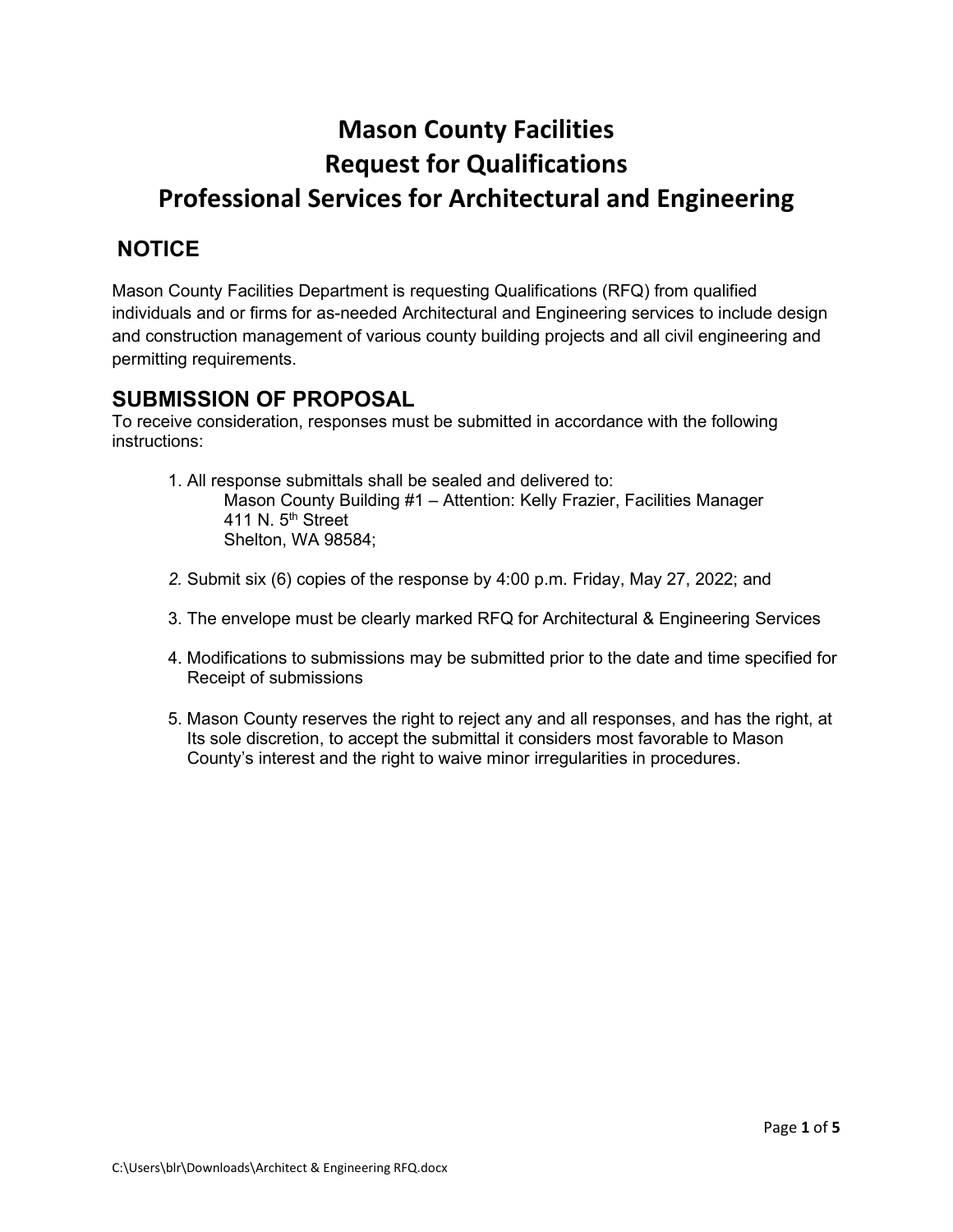# **MASON COUNTY FACILITIES INSTRUCTIONS TO SUBMITTERS**

# **I. INTRODUCTION AND BACKGROUND**

Mason County is soliciting qualifications (RFQ) from qualified individuals and firms for asneeded Architectural and Engineering services to include design and construction management and all civil engineering and permitting requirements for County owned property located throughout Mason County.

# **II. SCOPE OF SERVICES**

# **A. Services – Generally**

The conceptual design and construction management including civil engineering and permitting requirements, on an as-needed basis, for remodeling projects that occur on a consistent basis for county owned property.

# **B. Project Goals**

Typical project goals include but are not limited to:

- Design to minimize total cost of ownership by designing for low energy consumption and low, long term maintenance cost;
- Maximize the opportunities of the existing sites including traffic flow, circulation and utilities;
- Promote collaborative spatial utilization between different work groups; e.g. criminal justice offices, general government offices, public space;
- Ability to provide the County a bid-ready plan set that includes, at a minimum:
	- o Site plan;
	- o Utility plan;
	- o Building exterior;
	- $\circ$  Structural review that includes roof structure, supporting walls and columns;
	- o Building interior: all floor plans, square footage, circulation (horizontal and vertical); ADA Accessibility Requirements; building services indicating all mechanical, electrical, IT and other service areas;
	- o Plumbing: Show locations of all plumbing fixtures;
	- o Mechanical: provide HVAC system plan, indicating any shafts, duct mainlines and specific air handing equipment needed;
	- $\circ$  Fire Protection: show connections to utilities on the mechanical plans; Fire Alarm: show panel locations, sprinkler systems;
	- o Electrical: provide interior and exterior lighting plan; show main distribution room locations, interior wall outlets and, fiber lines;
	- $\circ$  Telecommunications: show locations of closets and cable trays

# **III. PROPOSAL REQUIREMENTS**

Each proposal should include the following: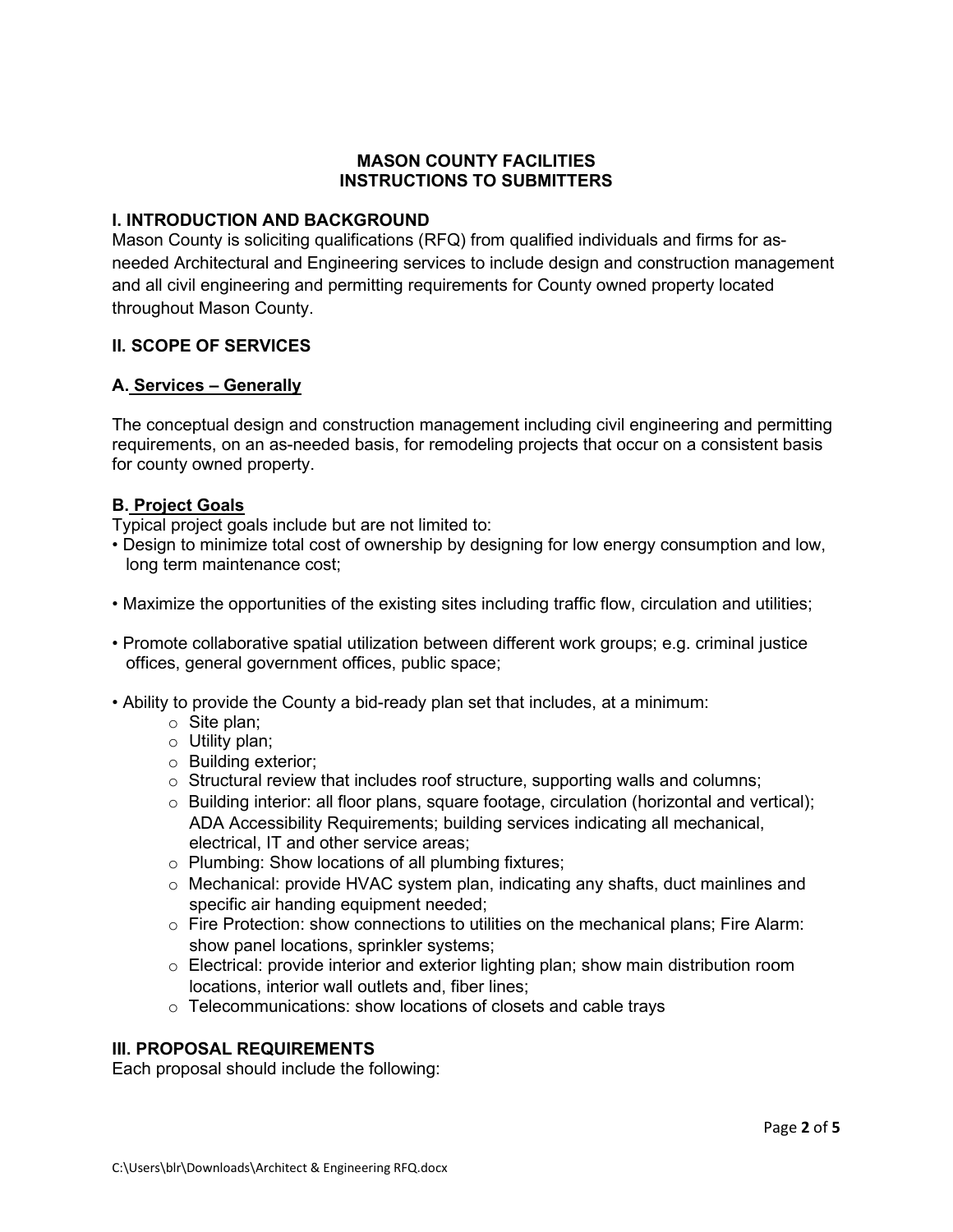# **A. Cover Letter**

All proposals must include a cover letter to the attention of Kelly Frazier, Facilities Manager, signed by a person legally authorized to bind the applicant to its proposal.

# **B. Experience**

Specialized experience and technical competence of proposer and their team. Identify recent experience and expertise:

- 1. Design and construction management of a governmental building project for administrative, civic or public safety types of uses;
- 2. Experience with various city, county, police, fire permitting agencies;

A list of memberships in professional organizations, special training, licenses and experience shall be included in the submittal. The Contractor must be licensed in WA State.

# **C. Project Team**

Describe the proposed project team. Who will be the key contacts and leaders of the team and discuss who will interact with the County. Please provide resumes of all key personnel who will conduct any work on this project.

Please provide the proposed staffing or total number of persons you plan to have available to assist with regard to this proposal.

# **D. References**

A professional profile of the Contractor including a list of at least three references from public entities the Contractor has provided similar services to. Include the scope of work, budget, timeline and change order report.

# **IV. EVALUATION PROCESS**

RFQs are to address, and will be evaluated upon, the following criteria:

1. Experience, Qualifications, & Past Performance

# Proposal Elements:

In a narrative, identify the team (to include working titles, degrees, certificates and licenses), describe the roles and responsibility of each team member, and why each team member is critical to the success of the overall contract. Describe the team's experience and capacity for providing the services being requested in this RFQ.

- Provide an organizational chart demonstrating the relationships and hierarchy of the team described above. Identify individuals by name, position, discipline and firm. Identify key back up personnel.
- Resumes of the key individuals are to be included as an appendix and are not included in the total page count. Resumes are to be limited to one single-sided, letter-size page. Resumes exceeding this limit will not be reviewed.
- Include a list of, at a minimum, three recent contracts/projects in the last five years, to include a point of contact, contact information (phone and email), and brief description, for services relevant to the items listed in the Scope of Services as performed by the key team members. Only projects completed by key members of the project team will be considered.

The County will evaluate:

• The team's capacity and ability to provide the County with the required services detailed in the Scope of Services. Proposers shall be able to demonstrate a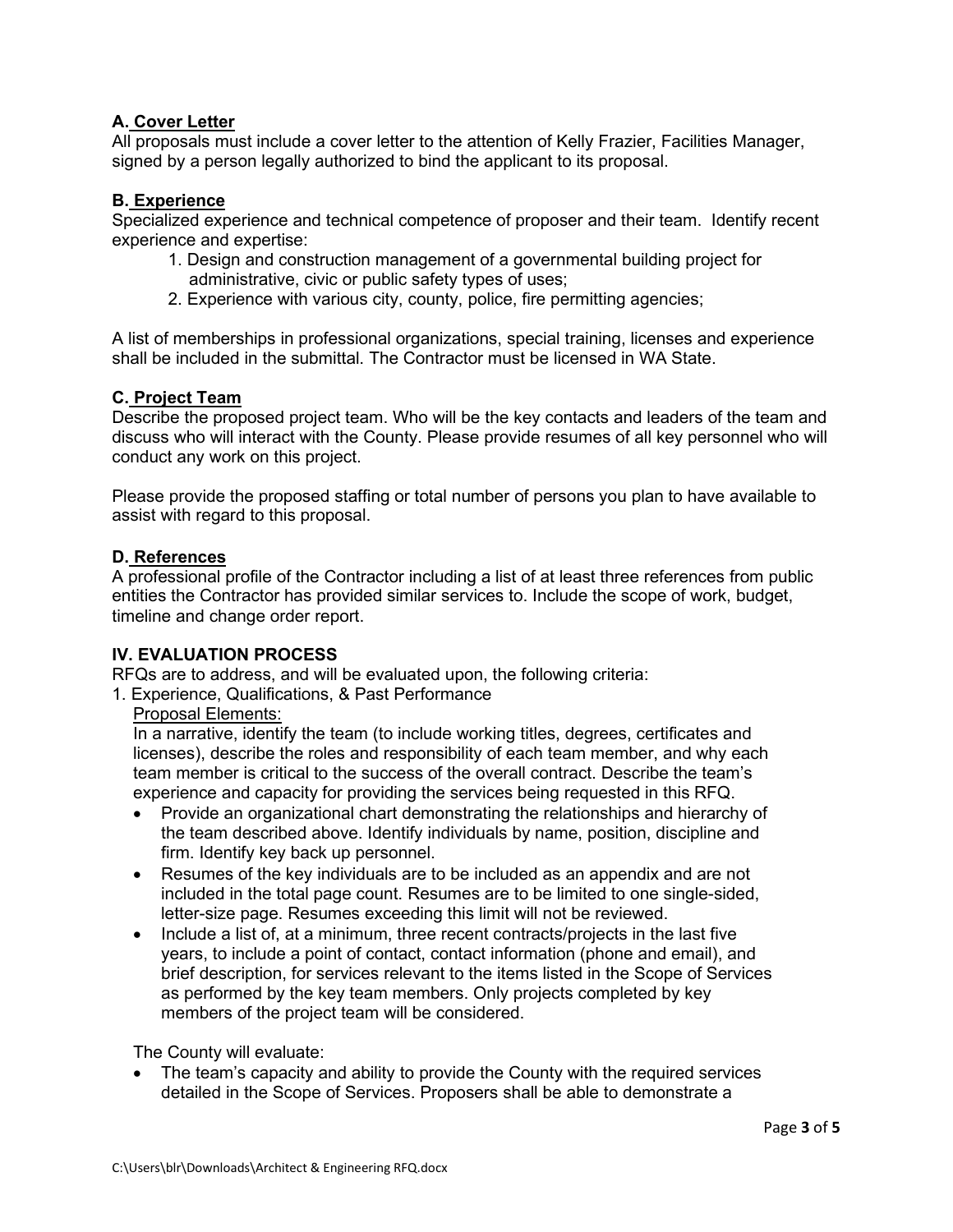thorough understanding of the County's needs and the services to be provided in order to fully staff, manage and complete the work.

• The experience, technical competence, and qualifications of the team, including each member's specific role and responsibility proposed for this project and their past experience and expertise in the areas for which they are proposed.

# 2. Project Approach Narrative

# Proposal Elements:

Clearly describe the team's general approach and methodology for accomplishing the various services outlined in the Scope of Services section, generally providing civil/structural design and engineering support services. Approach should include information on:

- Project Management: Describe how the team will manage and coordinate the necessary disciplines required to accomplish the services requested.
- Communication Plan: Project communication for each task between the team, the County's project manager and various stakeholders.
- QC/QA: Quality Control and Quality Assurance program for the requested services.

Describe the team's experience responding to and overall management of on call/task order services and describe the firm's approach for responding to the County's request for services.

- Provide approach for scheduling and sequencing of individual task orders and for providing simultaneous services on multiple task orders and facilitating efficient progress on each task order.
- Approach for managing multiple task budgets and approach for ensuring cumulative task budgets do not exceed the overall contract amount.

# The County will evaluate:

The project team's approach for providing professional civil and structural engineering services and for providing efficient management of an on-call contract with multiple task orders.

3. Accuracy and Completeness of the RFQ

RFQs will be evaluated on the following criteria:

- Formatting and layout.
- Spelling and grammatical accuracy.
- Legibility of figures and chart information.
- Coherent and logical flow of written responses

# FINAL EVALUATION PHASE (if applicable)

4. References

Reference checks will be requested from the project list provided under 1. Experience, Qualifications, & Past Performance. Reference checks may be performed on the apparent selected vendor, if based directly on the RFQs received or on shortlisted firms if interviews are being requested. The County will evaluate the reference checks to assess the proposed team's overall performance and success of previous, similar work. Reference checks will also be utilized to validate information contained in the RFQ.